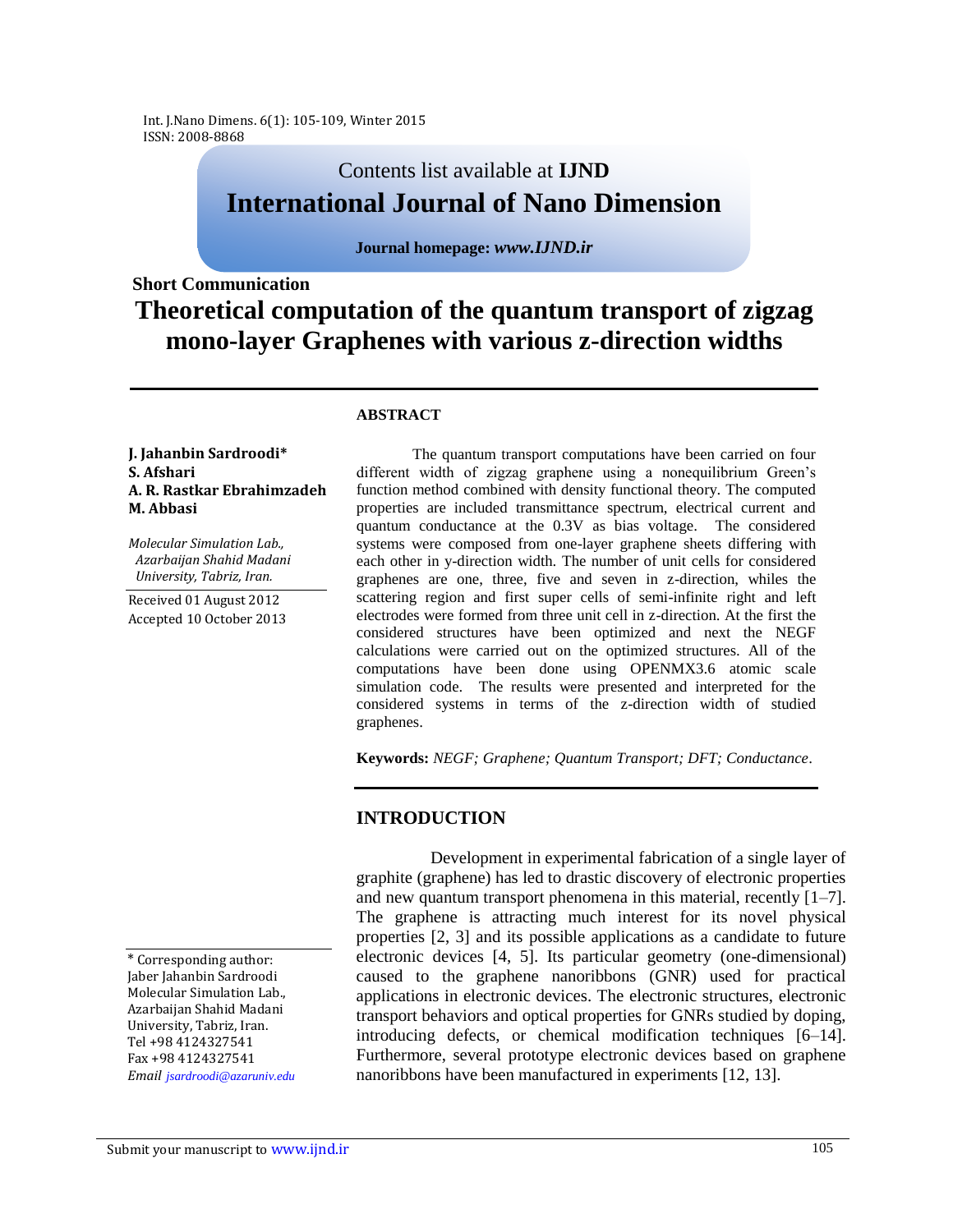Doping the GNR is a popular method to orient the physical properties of graphene [6, 14]. For example, doped graphene with boron and nitrogen can used as a promising electrode for highpower and high-energy lithium ion batteries with high-rate charge and discharge moods [15]. Also, the doped graphene in some filed effect transistor (FET) devices can display p-type and n-type characteristics<sup>16</sup> and it can display the FET feature when the edges carbons substituted by B or N atoms.<sup>14</sup> However, recently much attention is focused on disordered, random doping and both of them. It will be useful for the modified manufacturing and using pristine GNRs and novel transport characteristic [16,17].

The nonequilibrium Green function (NEGF) method [18,19] potentially has several advantages to investigate electronic transport properties of nanoscale materials such as single molecules, atomic wires, carbon-based materials, and thin layers [20-24].

In this paper, we present a study of the electronic and transport properties of difference width of grapheme nanoribbons consisting of two semi-infinite zigzag graphene nanoribbons by means of the non-equilibrium Green's function (NEGF) method combined with density functional theory. The transport properties of such junctions are investigated and are calculated at 0.3V as bias voltage.

# **EXPERIMENTAL**

## *Computational Methods*

The quantum transport calculation has been done for four different width of zigzag graphene nanoribbon (2-zGNR, 4-zGNR, 6-zGNR and 8 zGNR) that are shown in Figure1. These open systems are constituted by three parts: the left lead (L) and right lead (R) semi-infinite graphene leads, and a center region (C) between them (green for carbons atoms and blue for hydrogen atoms in center region). For these systems unit vectors and unit cells are modified. The numbers of unit cells are one, three, five and seven in z-direction for 2 zGNR, 4-zGNR, 6-zGNR and 8-zGNR, respectively. Whiles the scattering region and first super cells of semi-infinit right and left electrodes were formed from three unit cell in y-direction for

all studied structures. The electronic structure calculations are carried out using the first-principles self-consistent method implemented in the OPENMX3.6 package [25]. The exchange– correlation energy and electron–ion interactions are described by the Perdew–Burke–Ernzerhof (PBE) [26] generalized gradient approximation (GGA) and norm-conserving pseudopotentials [27] in the fully nonlocal form, respectively. A double-z polarized basis set of numerical atomic orbitals is used and the energy cutoff for real-space mesh is set to 150 Ry [25]. The electronic transport is studied with the Tran Main code, which combines the NEGF technique with density functional theory.



**Fig. 1.** Configure of the left and right leads and center region for 2 zGNR, 4-zGNR, 6-zGNR and 8-zGNR.

# **RESULTS AND DISCUSSION**

We first optimized the 2-zGNR, 4-zGNR, 6-zGNR and 8-zGNR structures using openmx3.6 package and double-z polarized basis set of numerical atomic orbitals. Then the density of states (DOS) and HOMO-LUMO energy states were calculated for any studied structures. The aim of these calculations was to achieve the conductivity from the differences of the HOMO-LUMO energy states gap. Furthermore, the transmittance, conductance and current were calculated for any studied structure at 0.3V as bias voltage. The current and conductance vs. four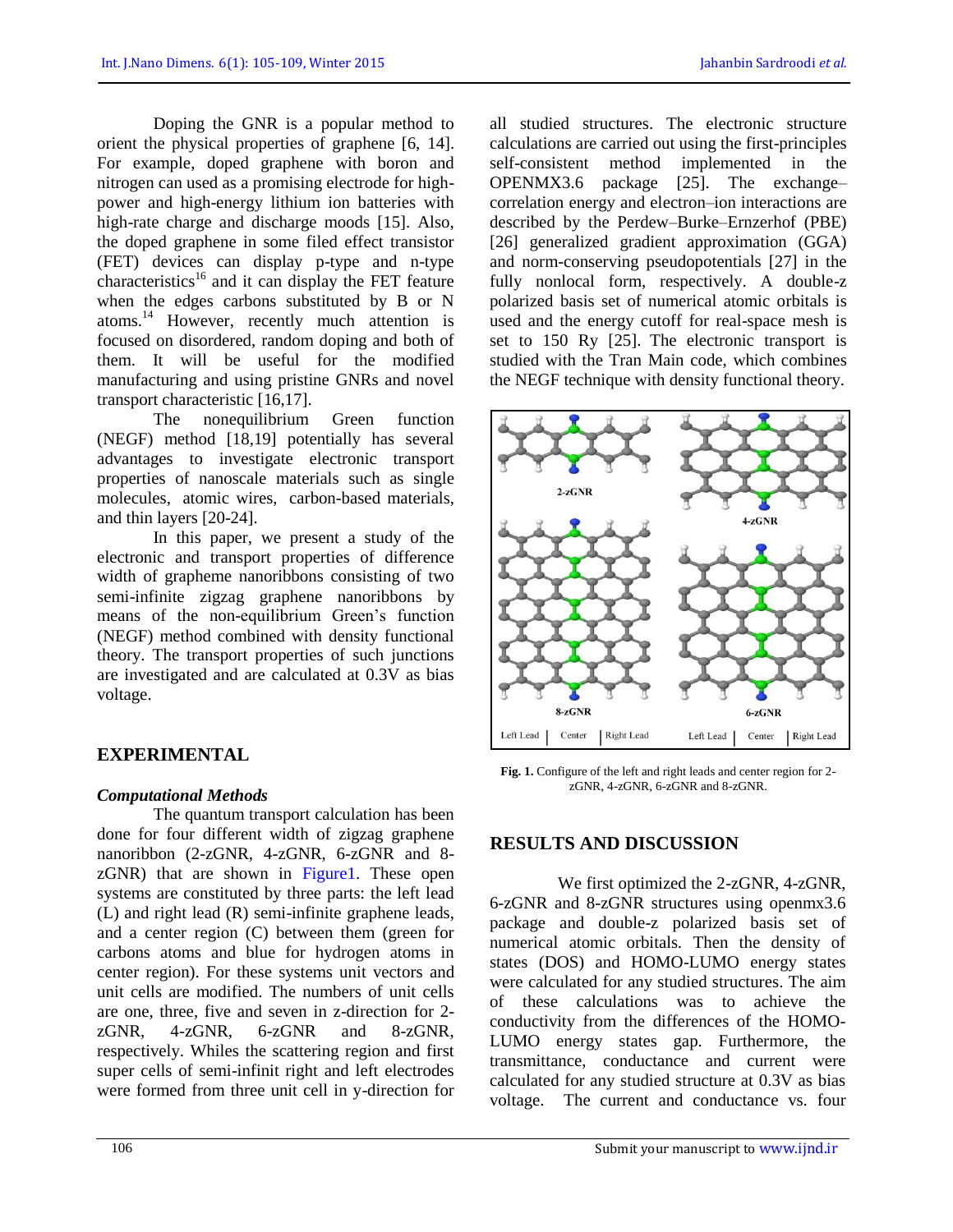studied structures curves are shown in Figure 2. The conductance curve is showed 2-zGNR has highest and 6-zGNR has lowest conductivity and are  $3.817084$ ,  $0.03027805G_0$ , respectively. The order of increasing of conductivity for these structures is

$$
2\text{-}zGNR >> 4\text{-}zGNR > 8\text{-}zGNR > 6\text{-}zGNR
$$

So, it can be a special characteristic for 2-zGNR which has highest conductivity and this difference is observable. Also, as can be seen from current curve the order of increasing for currents at 0.3 V as bias voltage is almost the same as the order of conductivity increasing order and 2-zGNR has highest and 6-zGNR has lowest current at 0.3 V as bias voltage and are 30.69844, 3.750576 micro ampere, respectively. The order of increasing for current is

 $2$ -zGNR  $> 8$ -zGNR  $> 4$ -zGNR  $> 6$ -zGNR

The Transmission spectrum at 0.3 V as bias voltages for 2-zGNR, 4-zGNR, 6-zGNR and 8 zGNR were shown in Figure 3. As can be seen, by increasing the widths of graphene nanoribbons intense of the spectrums have been increased. It can be reasonable because when the widths of graphene nanoribbons increase the channels or states for transition electrons are increase, so probability for transition of electrons with certain energy witch equal the transmission spectrums intense are increase.



**Fig. 2.** The conductance and current curve for 2-zGNR, 4-zGNR, 6 zGNR and 8-zGNR at 0.3 V as bias voltage.



**Fig. 3.** The transmittance spectrum for 2-zGNR, 4-zGNR, 6-zGNR and 8-zGNR at 0.3 V as bias voltage

## **CONCLUSION**S

We have investigated the electronic structures and transport properties of four difference width of zGNR. The width of GNR can obviously tune the transmittance of the graphene nanoribbons. The energy dispersions, band gaps, DOS and probability transmission depend sensitively on the geometry and the width of the graphene nanoribbon. The numbers, heights, and energies of the DOS peaks are dependent on the width of zGNR. The reason for all observations can be that the increasing the width of zGNR causes the electron transfers between different sub lattices (between leads and center region) and among different atoms within the same sub lattice (through lead or center region) be ease, and increase the probability transmission noticeably.

## **ACKNOWLEDGMENTS**

This research has been supported by Azarbaijan Shahid Madani University.

### **REFERENCES**

[1] Novoselov K. S., Geim A. K., Morozov S. V., Jiang D., Zhang Y., Dubonos S. V., (2004), Electric Field Effect in Atomically Thin Carbon Films. *Science* 306: 666-669.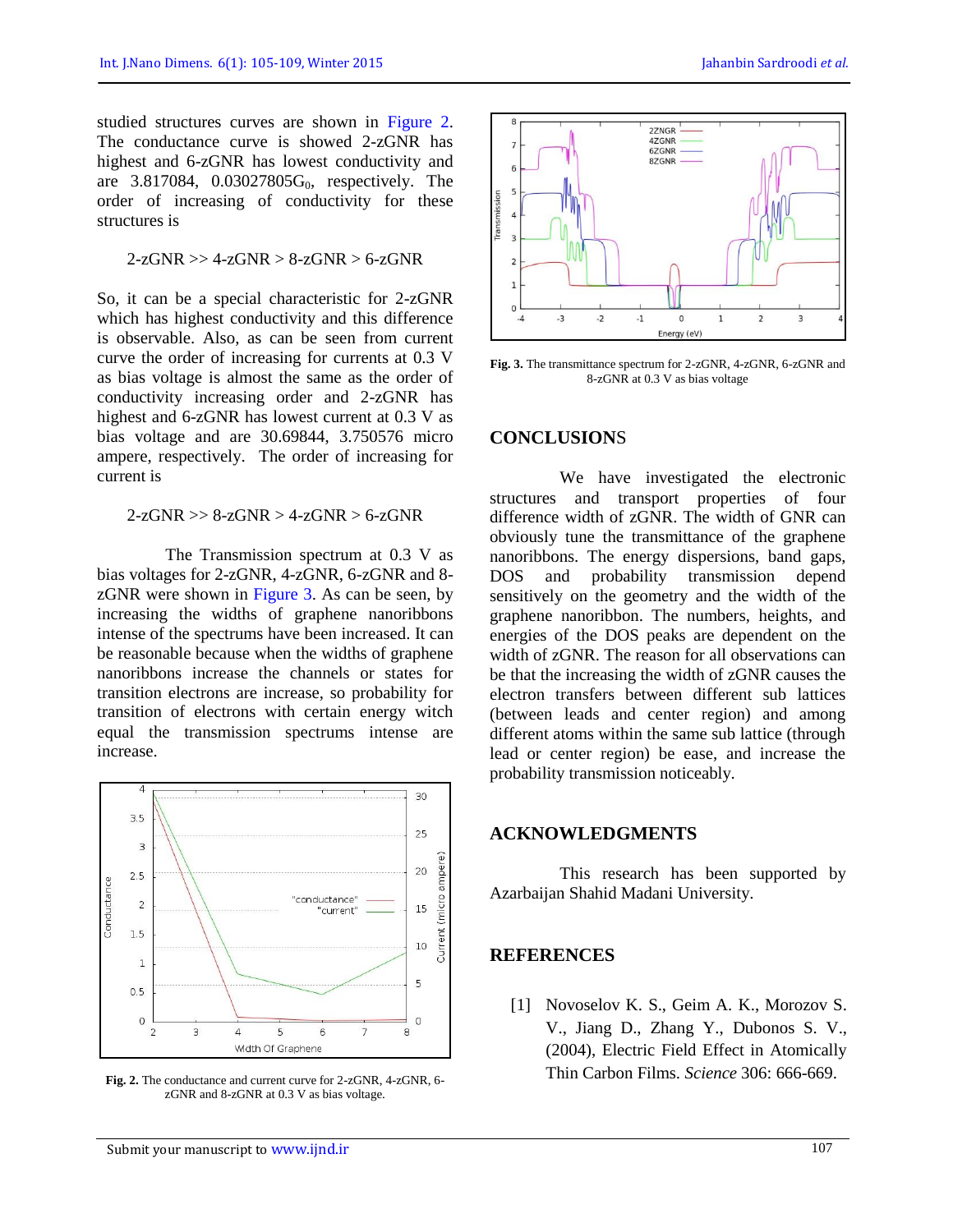- [2] Geim A. K., Novoselov K. S., (2007), The Rise of Graphene. *Nature Mater.* 6: 183-191.
- [3] Castro-Neto A. H., Guinea F., Peres N. M. R., Novoselov K. S., Geim A. K., (2009), The electronic properties of graphene. *Rev. Mod. Phys*. 81: 109-161.
- [4] Geim A. K., (2009), Graphene: Status and Prospects. *Science* 324: 1530-1534.
- [5] Bonaccorso F., Sun Z., Hasan T., Ferrari A. C., (2010), Graphene photonics and optoelectronics. *Nat. Photonics*. 4: 611- 622.
- [6] Ren H., Li Q. X., Luo Y., Yang J. L., (2009), Graphene nanoribbon as a negative differential resistance device. *Appl. Phys*. *Lett.* 94: 173110-173113.
- [7] Gunst T., Markussen T., Jauho A. P., Brandbyge M., (2011), Thermoelectric properties of disordered graphene antidot devices. *Phys. Rev. B: Condens. Mater. Phys.* 84: 155449-155454.
- [8] Ahlgren E. H., Kotakoski J., Krasheninnikov A. V., (2011), Atomistic simulations of the implantation of lowenergy boron and nitrogen ions into graphene . *Phys. Rev. B: Condens*. *Matter.* 83: 115424-115431.
- [9] Li B., Zhou L., Wu D., Peng H. L., Yan K., Zhou Y., Liu Z. F., (2011), Photochemical chlorination of graphene . *ACS Nano* 5: 5957-5961.
- [10] Guo B. D., Liu Q., Chen E. D., Zhu H. W., Fang L., Gong J. R., (2010), Controllable N-Doping of Graphene. *Nano Lett.* 10: 4975-4980.
- [11] Yan L., Punckt C., Aksay I. A., Mertin W., Bacher G., (2011), Local Voltage Drop in a Single Functionalized Graphene Sheet Characterized by Kelvin Probe Force Microscopy. *Nano Lett*. 11: 3543-3549.
- [12] Mianinia K. M., Baldo M. A., Reina A., Kong J., (2009), All graphene electromechanical switch fabricated by

chemical vapor deposition. *Appl. Phys*. *Lett*. 95: 183105-183108.

- [13] Xia F. N., Farmer D. B., Lin Y. M., Avouris P., (2010), Graphene Field-Effect Transistors with High On/Off Current Ratio and Large Transport Band Gap at Room Temperature. *Nano Lett*. 10: 715-718.
- [14] Huang B., Yan Q. M., Zhou G., Wu J., Gu B. L., Duan W. H., Liu F., (2007), Making a field effect transistor on a single graphene nanoribbon by selective doping. *Appl. Phys. Lett.* 91: 253122-253125.
- [15] Wu Z. F., Ren W. C., Xu L., Li F., Cheng H. M., (2011), Doped Graphene Sheets As Anode Materials with Superhigh Rate and Large Capacity for Lithium Ion Batteries. *ACS Nano*. 5: 5463-5471.
- [16] Late D. J., Ghosh A., Subrahmanyam K. S., Panchakarla L. S., Krupanidhi S. B., Rao C. N. R., (2010), Characteristics of fieldeffect transistors based on undoped and Band N-doped few-layer graphenes. *Solid State. Commun*. 150: 734-738.
- [17] Yipeng A., Xinyuan W., Zhongqin Y., (2012), Improving electronic transport of zigzag graphene nanoribbons by ordered doping of B or N atoms*. Phys. Chem. Chem. Phys.* 14: 15802-15806.
- [18] Schwinger J., (1961), Brownian Motion of a Quantum Oscillator. *J. Math. Phys*. 2: 407-433.
- [19] Haug H., Jauho A. P., (2007), Quantum Kinetics in Transport and Optics of Semiconductors, 2nd ed., Springer, New York.
- [20] Kondo H., Kino H., Nara J., Ozaki T., Ohno T., (2006), Contact-structure dependence of transport properties of a single organic molecule between Au electrodes. *Phys. Rev. B*. 73: 235323- 235333.
- [21] Grigoriev A., Skorodumova N. V., Simak S. I., Wendin G., Johansson B., Ahuja R., (2006), Electron Transport in Stretched